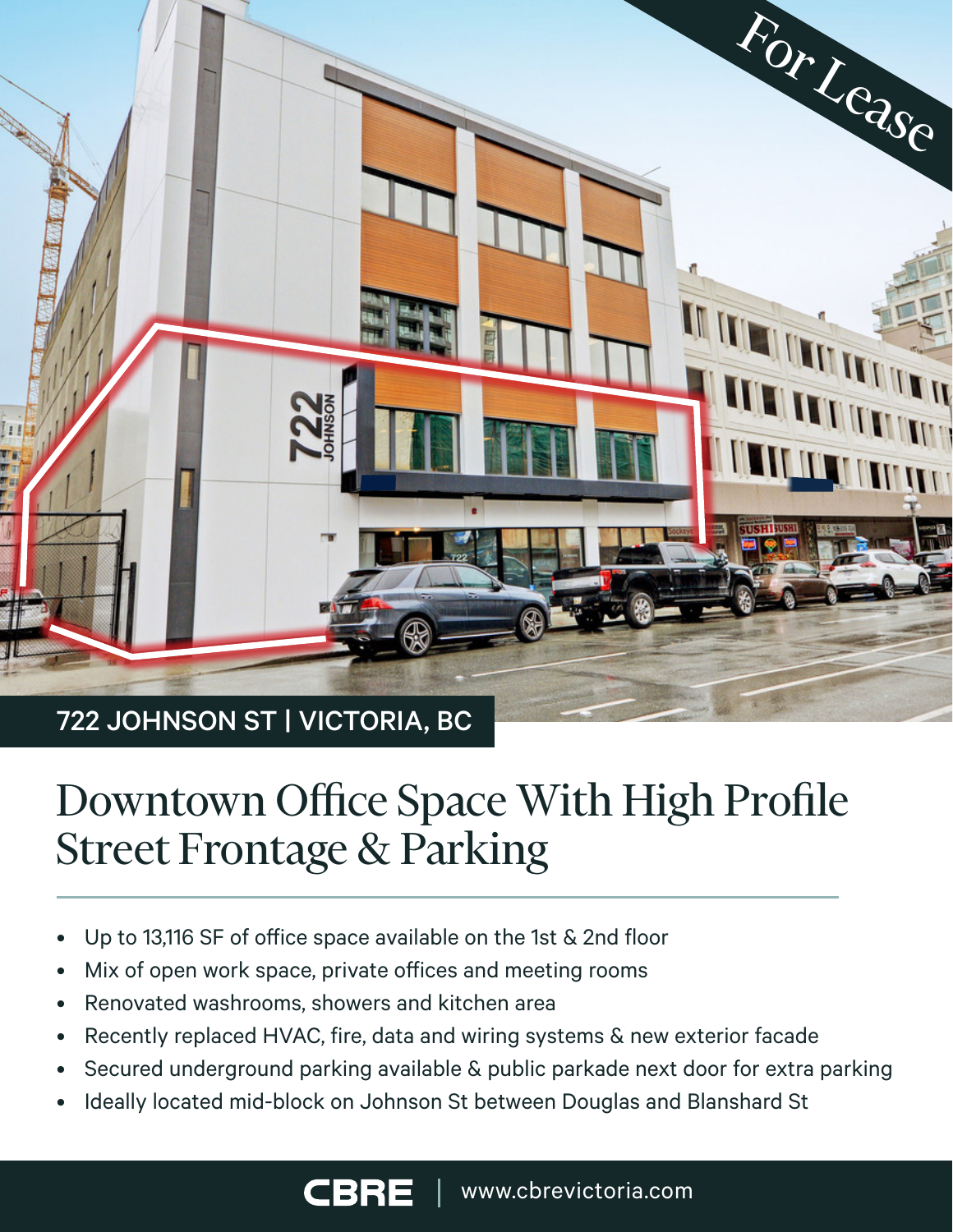# The Opportunity

CBRE Victoria is pleased to present updated office space for lease on Johnson St in Downtown Victoria, BC. Recent updates include a new elevator, HVAC, fire, data and wiring systems, as well as upgraded washroom and kitchen areas. With up to 13,116 SF available over the ground floor and 2nd floor, the space can accomodate a wide range of business operations. The location benefits from excellent transit scores and a wide range of amenities within walking distance. Secure underground parking is available, and a public parkade next door can provide extra parking.

#### **722 JOHNSON ST.**

First Floor Area: 6,403 SF Second Floor Area: 6,713 SF Net Rent: \$23.00 PSF Additional Rent: \$9.06 PSF (2022) Available: Nov. 1, 2022

Parking: 19 Secured Stalls<br>+ Bike Storage + + Bike Storage<br>+ Public Parkade





# Features:

- HVAC System
- Secured Parking & Bike Storage
- Additional Parking Available in Parkade
- Upgraded Washrooms & In-Unit Showers
- Staff Room with Kitchenette
- Private Offices & Call Rooms
- Wheelchair Accessible with Elevator Access
- Ample Storage Space
- Signage Opportunity

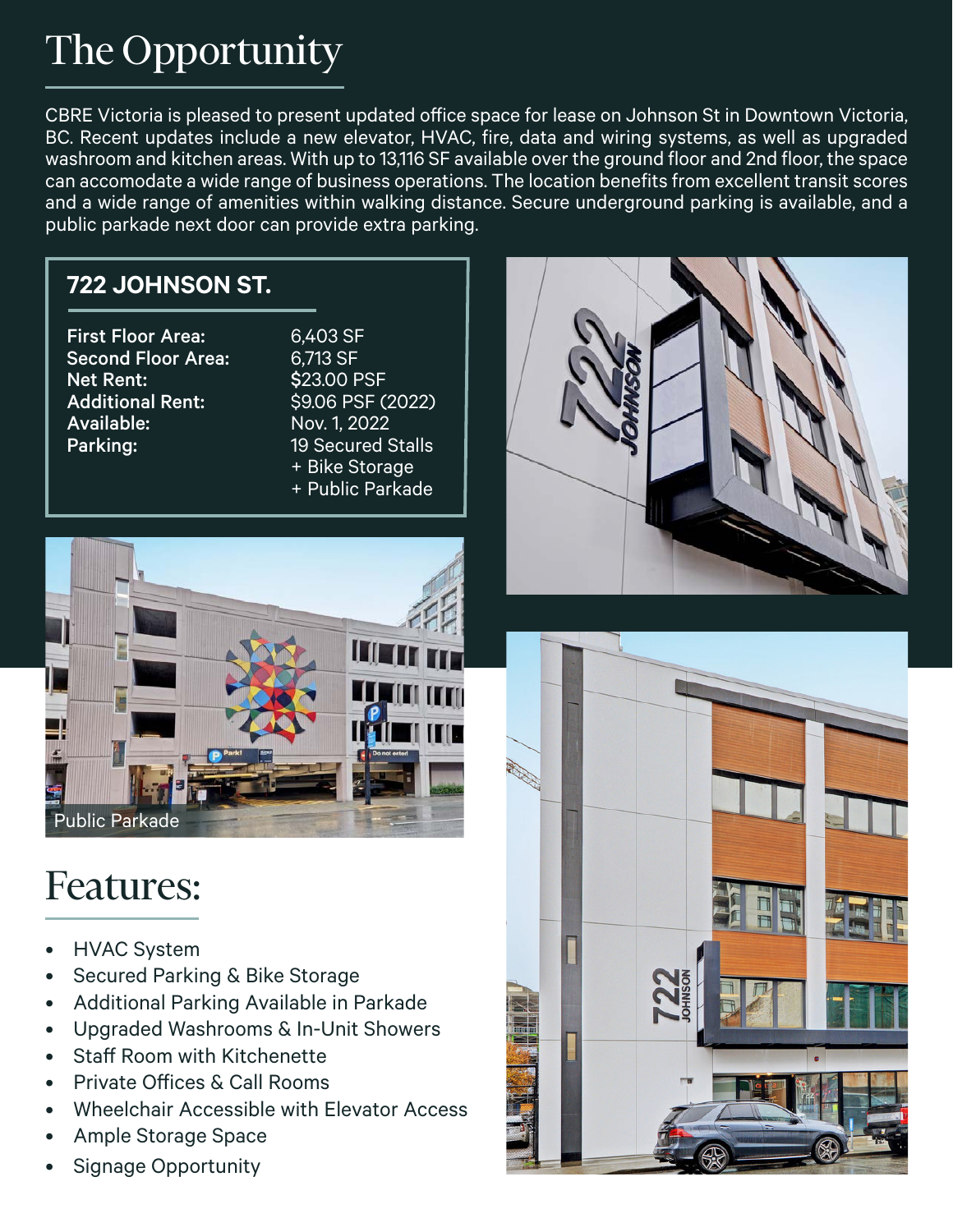# The Floor Plans

#### **GROUND FLOOR**

Size: 6,403 SF

#### **SECOND FLOOR** Size: 6,713 SF